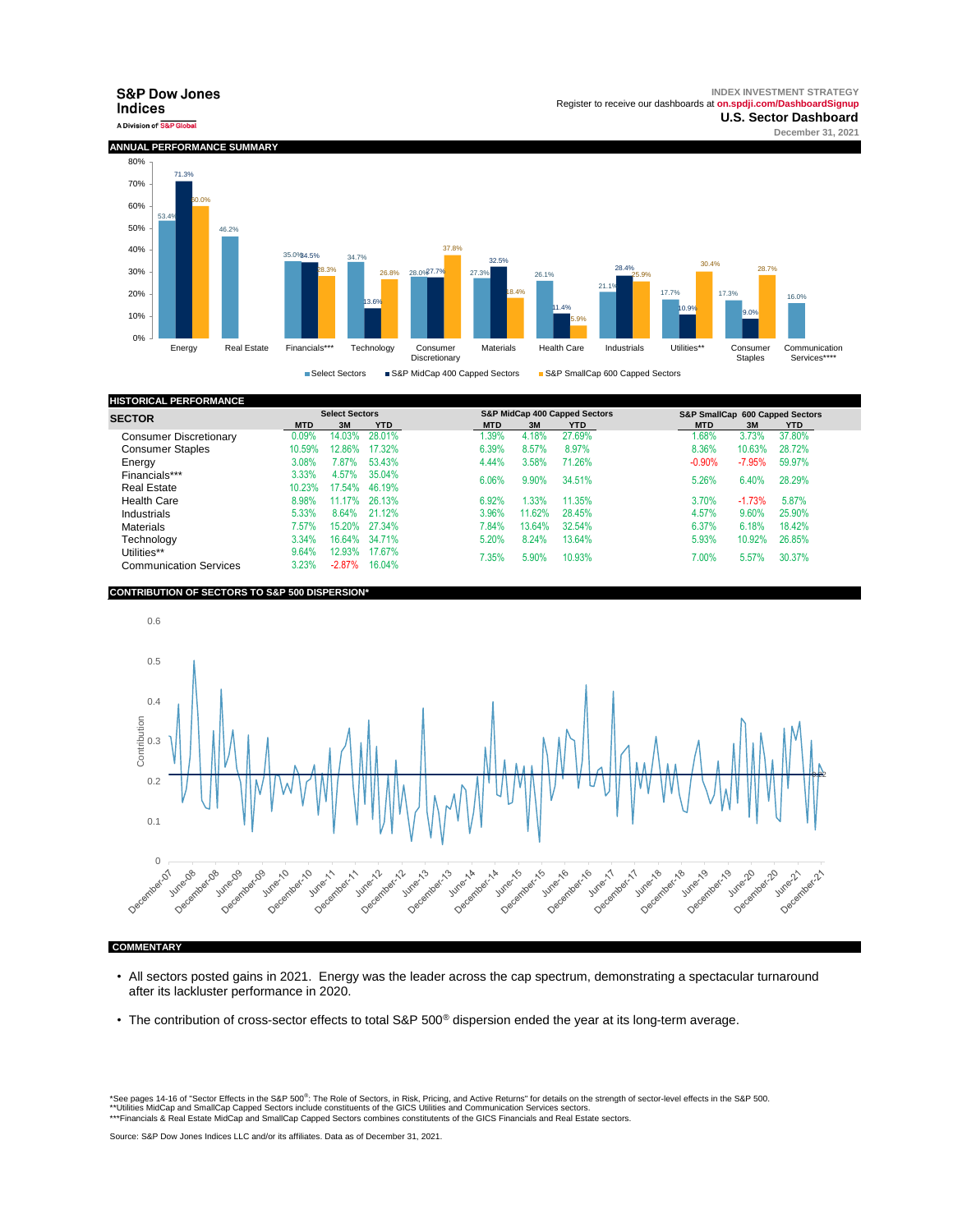

## **KEY TO FACTOR SCORINGS FOR INDICES**

#### **Factor Definitions**

Each constituent of the S&P 1500 index is provided with a factor "score" for each of Beta, Volatility, Momentum, Dividend, Size, Value and Quality.



## **Index Factor Ranking and Factor Diagram Scaling**

#### **Index Scores**

Each index is provided a score in each factor from -100% to +100% based on how much of the total capitalization of the benchmark must be excluded in order to provide a portfolio of stocks with similar exposure to that factor. This is done by examining a ranked series of hypothetical cap-weighted portfolios, including or excluding an increasing number of the stocks with the highest or lowest scores. An illustration of the process may be found at this link.

## **Factor Diagram Axis**

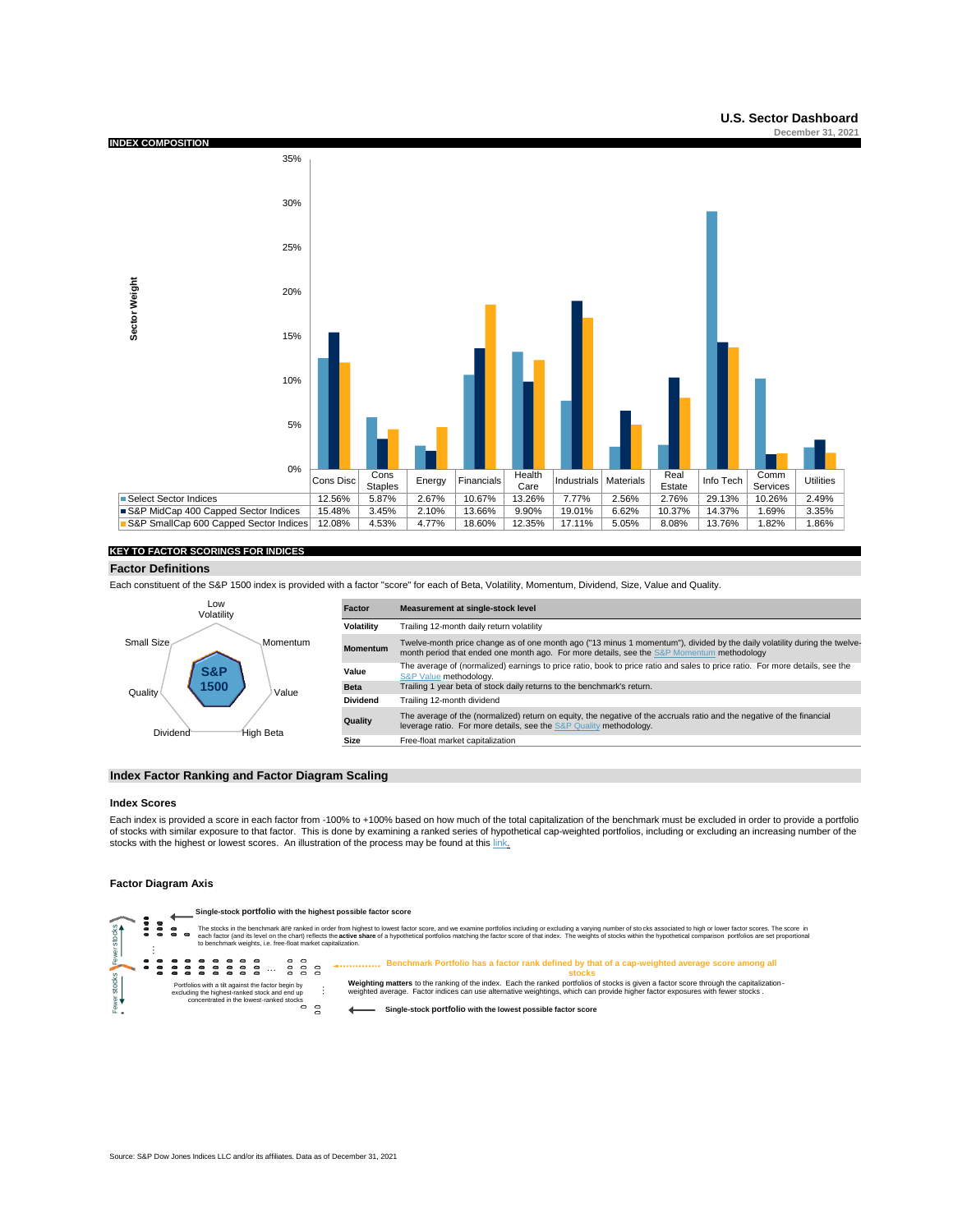# **COMMENTARY**

- The diagrams below illustrate factor exposures relative to the S&P 1500 across sectors, from large to small-caps.
- For example, large-cap Consumer Discretionary has higher volatility than the S&P 1500, and becomes relatively more volatile at the mid and small-cap levels.

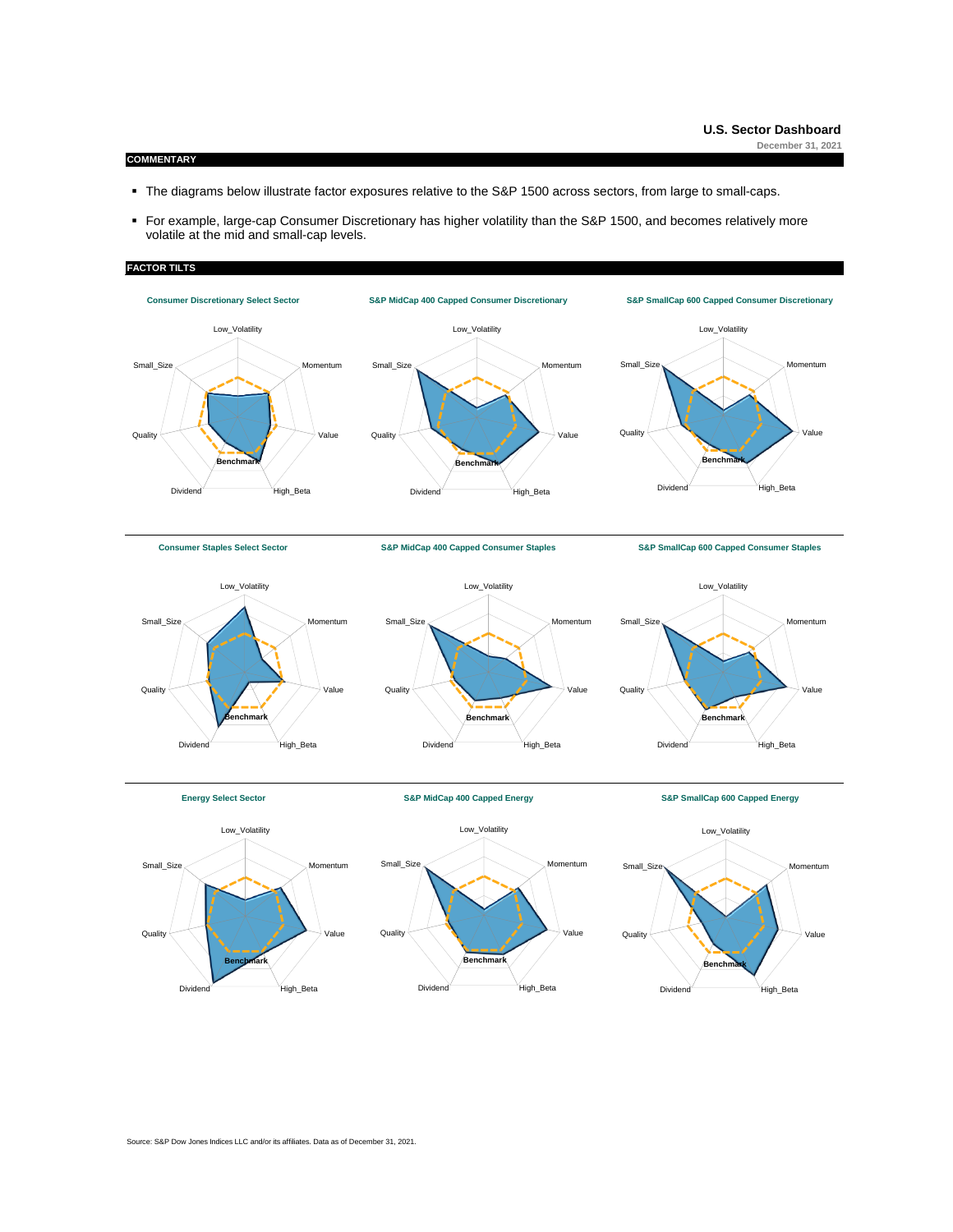

Dividend High\_Beta

'\*Financials & Real Estate SmallCap Capped Sector combines constitutents of the GICS Financials and Real Estate sectors. Source: S&P Dow Jones Indices LLC and/or its affiliates. Data as of December 31, 2021.

Dividend High\_Beta

Dividend High\_Beta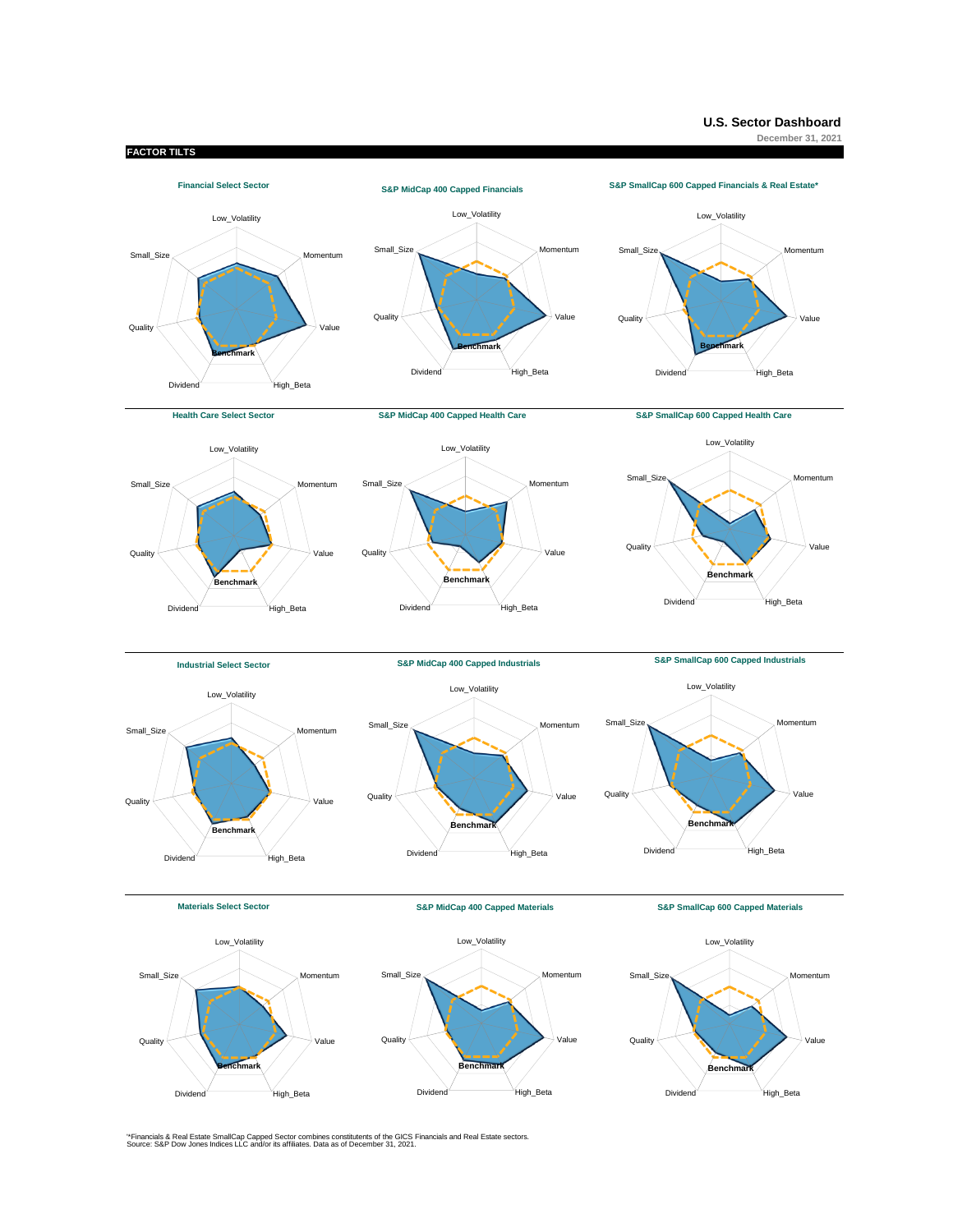

**[T](https://us.spindices.com/indices/equity/technology-select-sector-index/?utm_source=pdf_dashboard)echnology Select Sector**

**[S](https://us.spindices.com/indices/equity/sp-midcap-400-capped-information-technology-sector-index/?utm_source=pdf_dashboard)&P MidCap 400 Capped Information Technology [S&P S](https://us.spindices.com/indices/equity/sp-smallcap-600-capped-information-technology-sector/?utm_source=pdf_dashboard)mallCap 600 Capped Information Technology**







**Utilities Select Sector S&P MidCap 400 Capped Utilities & Comm Services \*\* [S&P Sm](https://us.spindices.com/indices/equity/sp-smallcap-600-capped-utilities-communication-services-sector-index/?utm_source=pdf_dashboard)allCap 600 Capped Utilities & Comm Services \*\***





\*\*Utilities MidCap and SmallCap Capped Sectors include constituents of the GICS Utilities and Communication Services sectors. Source: S&P Dow Jones Indices LLC and/or its affiliates. Data as of December 31, 2021.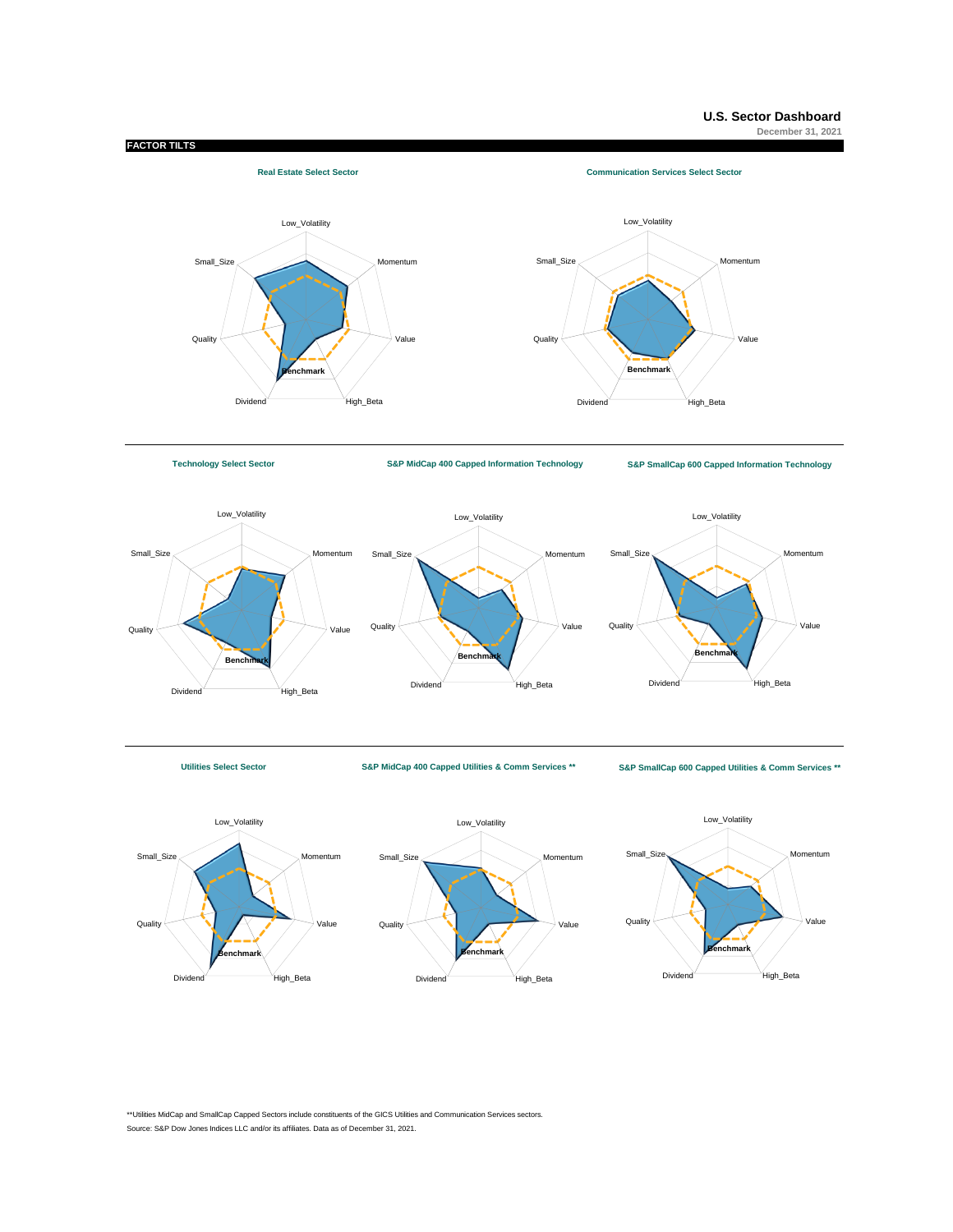## **[U.S. Sector](https://www.spglobal.com/spdji/en/documents/performance-reports/dashboard-us-sector.pdf) [Dashboard](https://www.spglobal.com/spdji/en/documents/performance-reports/dashboard-us-sector.pdf?src=USSector) December 31, 2021**

# **[SELECTED KEY METRICS - SELECT SECTOR INDICES](https://www.spglobal.com/spdji/en/landing/investment-themes/select-sector/)**

| <b>METRICS</b>                | <b>DIV YIELD</b> | P/E  | P/B  | P/S | <b>BETA</b> | <b>CONSTITUENT</b><br><b>VOLATILITY</b> | <b>RSI - 30 DAY</b> | <b>VALUE SCORE</b> | <b>GROWTH SCORE</b> |
|-------------------------------|------------------|------|------|-----|-------------|-----------------------------------------|---------------------|--------------------|---------------------|
| <b>Communication Services</b> | 0.8%             | 26.4 | 4.0  | 3.3 | 1.00        | 28.2%                                   | 43.4                | $-0.20$            | 0.46                |
| <b>Consumer Discretionary</b> | 0.6%             | 40.4 | 12.0 | 2.8 | 1.19        | 32.3%                                   | 47.7                | $-0.29$            | 0.56                |
| <b>Consumer Staples</b>       | 2.6%             | 28.7 | 6.9  | 1.9 | 0.53        | 19.7%                                   | 65.0                | $-0.15$            | 0.02                |
| Energy                        | 4.2%             | 53.6 | 2.0  | 1.2 | 1.06        | 34.2%                                   | 47.9                | 0.28               | $-0.69$             |
| Financials                    | 1.8%             | 11.7 | 1.8  | 2.7 | 0.97        | 24.6%                                   | 48.4                | 0.43               | 0.08                |
| <b>Health Care</b>            | 1.6%             | 29.3 | 6.0  | 2.4 | 0.63        | 24.2%                                   | 66.1                | $-0.16$            | 0.25                |
| Industrials                   | 1.5%             | 31.6 | 5.8  | 2.5 | 0.94        | 24.2%                                   | 49.5                | $-0.18$            | 0.05                |
| <b>Materials</b>              | 1.9%             | 21.7 | 3.7  | 2.5 | 0.97        | 26.7%                                   | 55.0                | $-0.11$            | 0.12                |
| <b>Real Estate</b>            | 2.6%             | 47.7 | 4.8  | 9.3 | 0.70        | 22.3%                                   | 62.7                | $-0.23$            | $-0.06$             |
| Technoloav                    | 0.9%             | 34.3 | 12.3 | 7.7 | 1.32        | 27.6%                                   | 54.2                | $-0.39$            | 0.63                |
| <b>Utilities</b>              | 3.2%             | 30.0 | 2.5  | 3.1 | 0.50        | 19.8%                                   | 65.8                | 0.01               | $-0.13$             |

# **SELECTED KEY METRICS - S&P MIDCAP 400 CAPPED SECTORS**

| <b>METRICS</b>                | <b>DIV YIELD</b> | P/E  | P/B | P/S | <b>BETA</b> | <b>CONSTITUENT</b><br><b>VOLATILITY</b> | <b>RSI-30 DAY</b> | <b>VALUE SCORE</b> | <b>GROWTH SCORE</b> |
|-------------------------------|------------------|------|-----|-----|-------------|-----------------------------------------|-------------------|--------------------|---------------------|
| <b>Consumer Discretionary</b> | 0.9%             | 12.9 | 2.9 | 0.7 | .26         | 45.9%                                   | 42.7              | 0.06               | 0.10                |
| <b>Consumer Staples</b>       | 0.8%             | 26.9 | 3.7 | 0.8 | 0.85        | 33.5%                                   | 55.2              | 0.24               | 0.11                |
| Energy                        | 1.4%             | n/m  | 1.3 | 1.1 | 1.11        | 44.8%                                   | 47.4              | 0.08               | $-0.62$             |
| Financials                    | 2.2%             | 11.4 | 1.4 | 1.9 | 1.13        | 30.7%                                   | 47.4              | 0.44               | $-0.07$             |
| <b>Health Care</b>            | 0.1%             | 42.4 | 4.9 | 2.4 | 0.98        | 35.5%                                   | 48.0              | $-0.17$            | 0.37                |
| Industrials                   | 0.8%             | 28.8 | 3.7 | 1.5 | 1.17        | 31.3%                                   | 46.7              | 0.03               | 0.10                |
| Information Technology        | 0.4%             | 39.9 | 4.5 | 1.8 | 1.41        | 39.3%                                   | 47.5              | $-0.13$            | 0.17                |
| <b>Materials</b>              | 1.5%             | 12.0 | 3.5 | 1.1 | 1.18        | 36.5%                                   | 49.7              | 0.14               | $-0.05$             |
| Utilities & Comm Services**   | 2.5%             | 19.3 | 2.4 | 2.4 | 0.68        | 26.0%                                   | 56.0              | 0.04               | $-0.19$             |

## **SELECTED KEY METRICS - S&P SMALLCAP 600 CAPPED SECTORS**

| <b>METRICS</b>                | <b>DIV YIELD</b> | P/E  | P/B | P/S | <b>BETA</b> | <b>CONSTITUENT</b><br><b>VOLATILITY</b> | <b>RSI-30 DAY</b> | <b>VALUE SCORE</b> | <b>GROWTH SCORE</b> |
|-------------------------------|------------------|------|-----|-----|-------------|-----------------------------------------|-------------------|--------------------|---------------------|
| <b>Consumer Discretionary</b> | 0.9%             | 12.9 | 2.9 | 0.7 | 1.26        | 45.9%                                   | 42.6              | 0.34               | 0.07                |
| <b>Consumer Staples</b>       | 1.4%             | 26.2 | 2.8 | 0.9 | 0.82        | 37.8%                                   | 53.8              | 0.24               | 0.19                |
| Energy                        | 0.7%             | n/m  | 1.5 | 1.0 | 1.44        | 62.3%                                   | 42.0              | 0.27               | $-0.46$             |
| Financials & Real Estate*     | 2.5%             | 16.1 | 1.5 | 2.6 | 1.04        | 32.7%                                   | 47.3              | 0.29               | $-0.16$             |
| <b>Health Care</b>            | 0.1%             | 60.3 | 3.7 | 1.9 | 1.00        | 44.2%                                   | 43.2              | $-0.11$            | 0.18                |
| Industrials                   | 0.8%             | 23.9 | 2.8 | 1.1 | 1.23        | 35.4%                                   | 45.2              | 0.27               | $-0.01$             |
| Information Technology        | 0.2%             | 43.5 | 3.8 | 1.9 | 1.43        | 39.9%                                   | 51.8              | $-0.02$            | 0.14                |
| <b>Materials</b>              | 0.9%             | 71.5 | 2.5 | 0.9 | 1.22        | 39.8%                                   | 48.4              | 0.29               | $-0.10$             |
| Utilities & Comm Services**   | 2.1%             | 59.1 | 2.2 | 6.، | 0.78        | 34.5%                                   | 51.6              | 0.13               | $-0.17$             |





- **EXECTE Health Care had the highest relative strength among large cap sectors.**
- Average constituent volatility in the Energy sector is highest among large and small-caps, while Consumer Discretionary continued to outpace Energy among mid-caps.

For details on definitions of fundamental metrics, please refer to the disclosure section. Value and Growth scores are rescored for the S&P Total Market Index universe annually every December.

'\*Financials & Real Estate SmallCap Capped Sector combines constitutents of the GICS Financials and Real Estate sectors.

\*\*Utilities MidCap and SmallCap Capped Sectors include constituents of the GICS Utilities and Communication Services sectors.

Source: S&P Dow Jones Indices LLC and/or its affiliates and FactSet. Data as of December 31, 2021.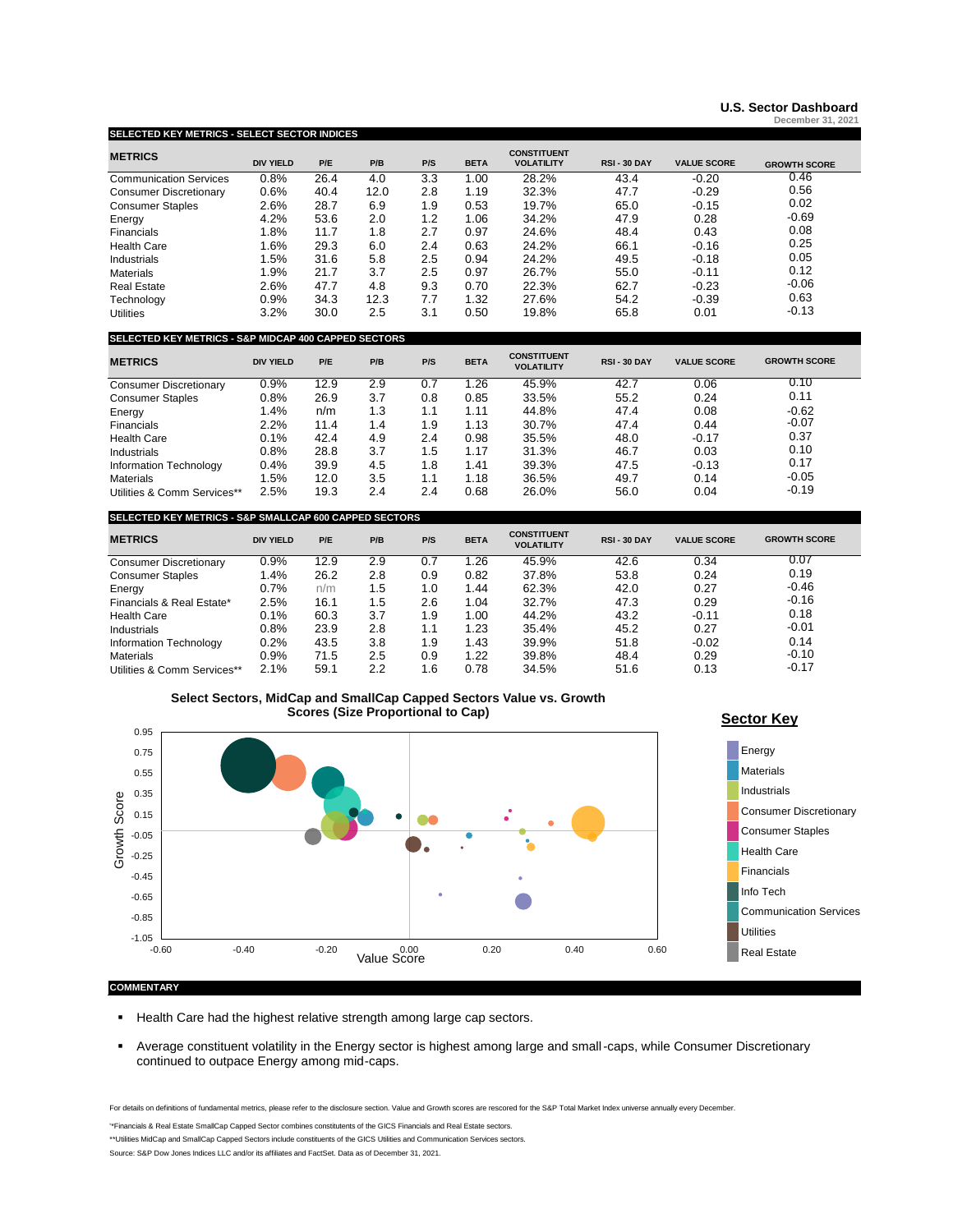#### **COMMENTARY**

- Dispersion decreased across most sectors, particularly in small-cap Consumer Staples and Health Care.
- Correlations increased across most sectors, especially for mid-cap Communication Services and Industrials.



[The charts above decomposed volatility into its two main components: dispersion and correlation. The data points are each sec](http://us.spindices.com/documents/research/research-some-implications-of-sector-dispersion.pdf) tor's average monthly value over the trailing 12 months. Trailing annualized volatility is included in parentheses. Index dispersions shown based on stock -level index-weighted dispersion over the calendar month. Index correlation based on single stock daily<br>total returns during each cal

• See ["At the Intersection of Diversification, Volatility and Correlation" for details on the relationship between correlation and dispersion.](http://us.spindices.com/documents/research/research-at-the-intersection-of-diversification-volatility-and-correlation.pdf)

• See ["Dispersion: Measuring Market Opportunity" for the definition of index dispersion and more information on the uses of dispersion.](http://us.spindices.com/documents/research/research-dispersion-measuring-market-opportunity.pdf)

Source: S&P Dow Jones Indices LLC and/or its affiliates. Data as of December 31, 2021. Index performance based on total return (USD). Charts and graphs are provided for illustrative purposes. Past performance is no guarant future results.